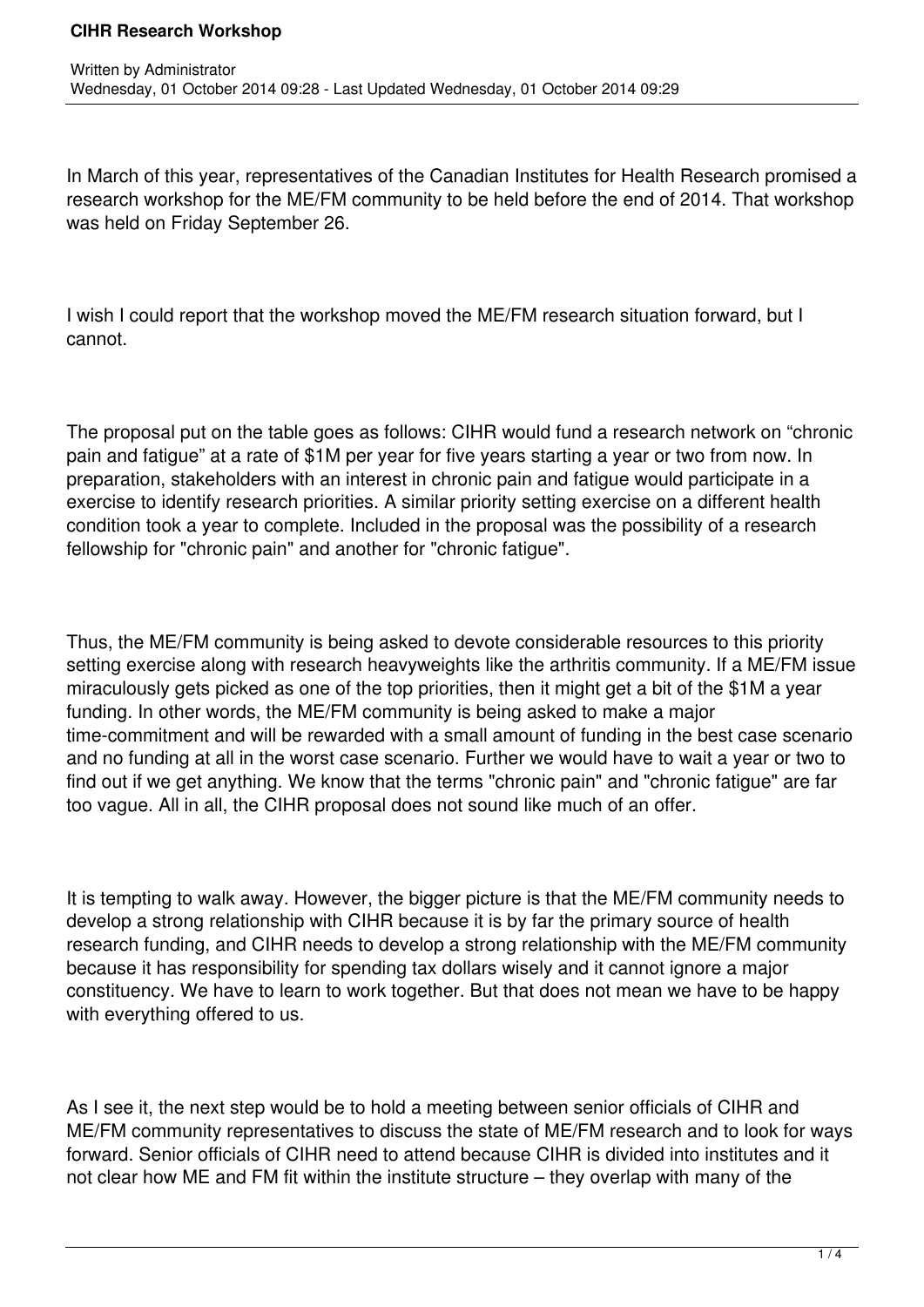institutes.

Written by Administrator and Administrator and Administrator and Administrator and Administrator and Administrator and Administrator and Administrator and Administrator and Administrator and Administrator and Administrator

How can you help? Please remember that many relationships get off to shaky starts but then sort themselves out successfully. This will happen as there is not a choice. In the meantime, it is my sense that a gentle approach is needed here. If you would like to speak up, feel free to contact the president of CIHR, Dr Alain Beaudet asking that the dialogue continue. A draft email is below.

Another way to help is to vote in the Aviva on-line contest ( *https://www.avivacommunityfund.or g/ideas/acf19712* ) and, for those

on Facebook, the Fedex contest (  $Go$  to  $\Box$ 

*[https://www.faceb](https://www.avivacommunityfund.org/ideas/acf19712)ook.com/FedExCanada/?sk=app\_58314[1638399233](https://www.avivacommunityfund.org/ideas/acf19712)*

*, search for the National ME/FM Action Netowrk and cast your vote - one time only*

). If the National ME/FM Action Network is successful, the money will go toward research, and [we will be able to demonstrate that the community believes in the impor](https://www.facebook.com/FedExCanada/?sk=app_583141638399233)tance of research.

Please feel free to share your thoughts with me, and thank you for your support.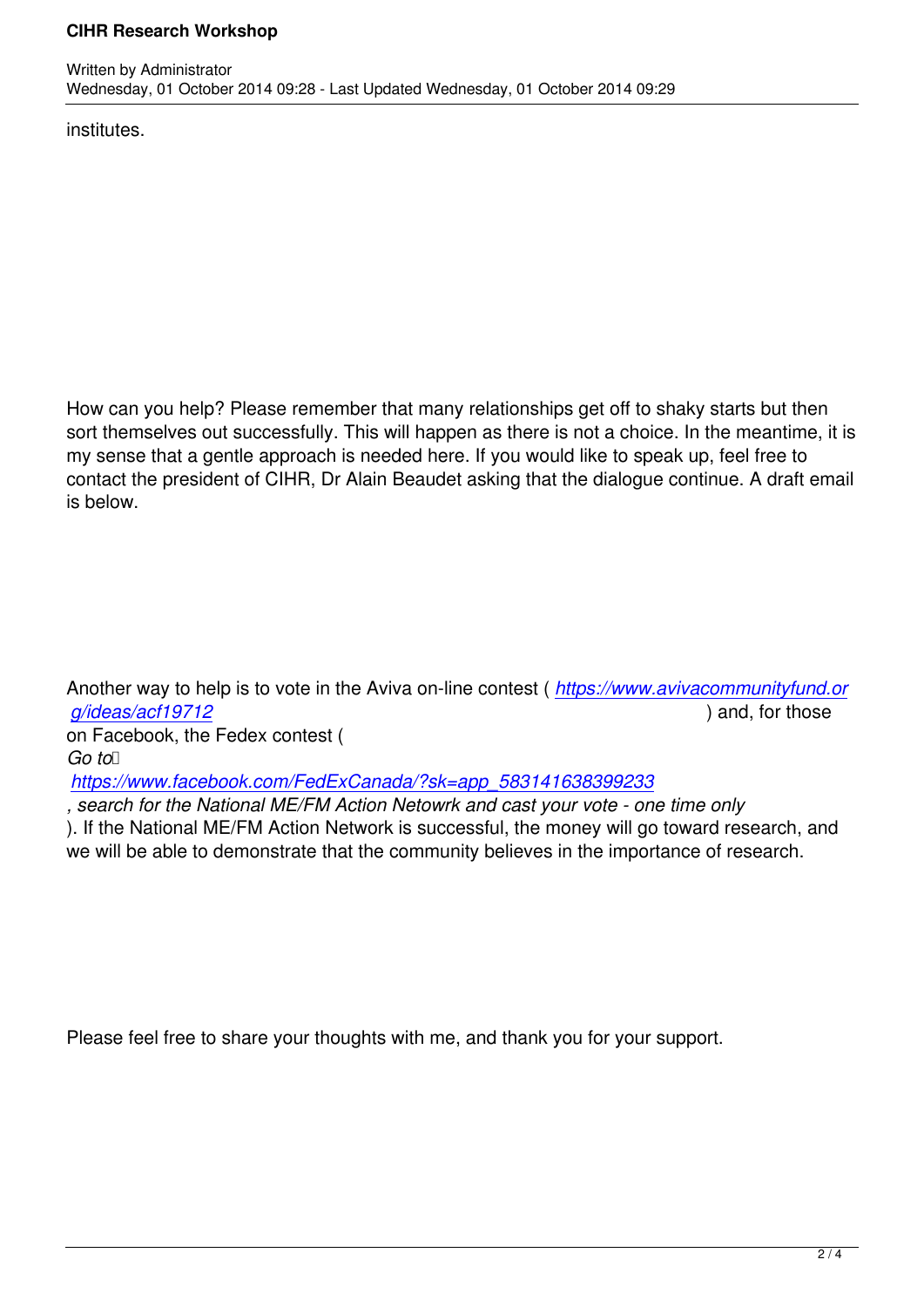Wednesday, 01 October 2014 09:28 - Last Updated Wednesday, 01 October 2014 09:29

Margaret Parlor

Written by Administrator and Administrator and Administrator and Administrator and Administrator and Administrator and Administrator and Administrator and Administrator and Administrator and Administrator and Administrator

President

Draft email: Feel free to use or adapt....

To alain.beaudet@cihr-irsc.gc.ca

copy to [mefminfo@mefmaction.co](mailto:alain.beaudet@cihr-irsc.gc.ca)m

Dear Dr Beaudet